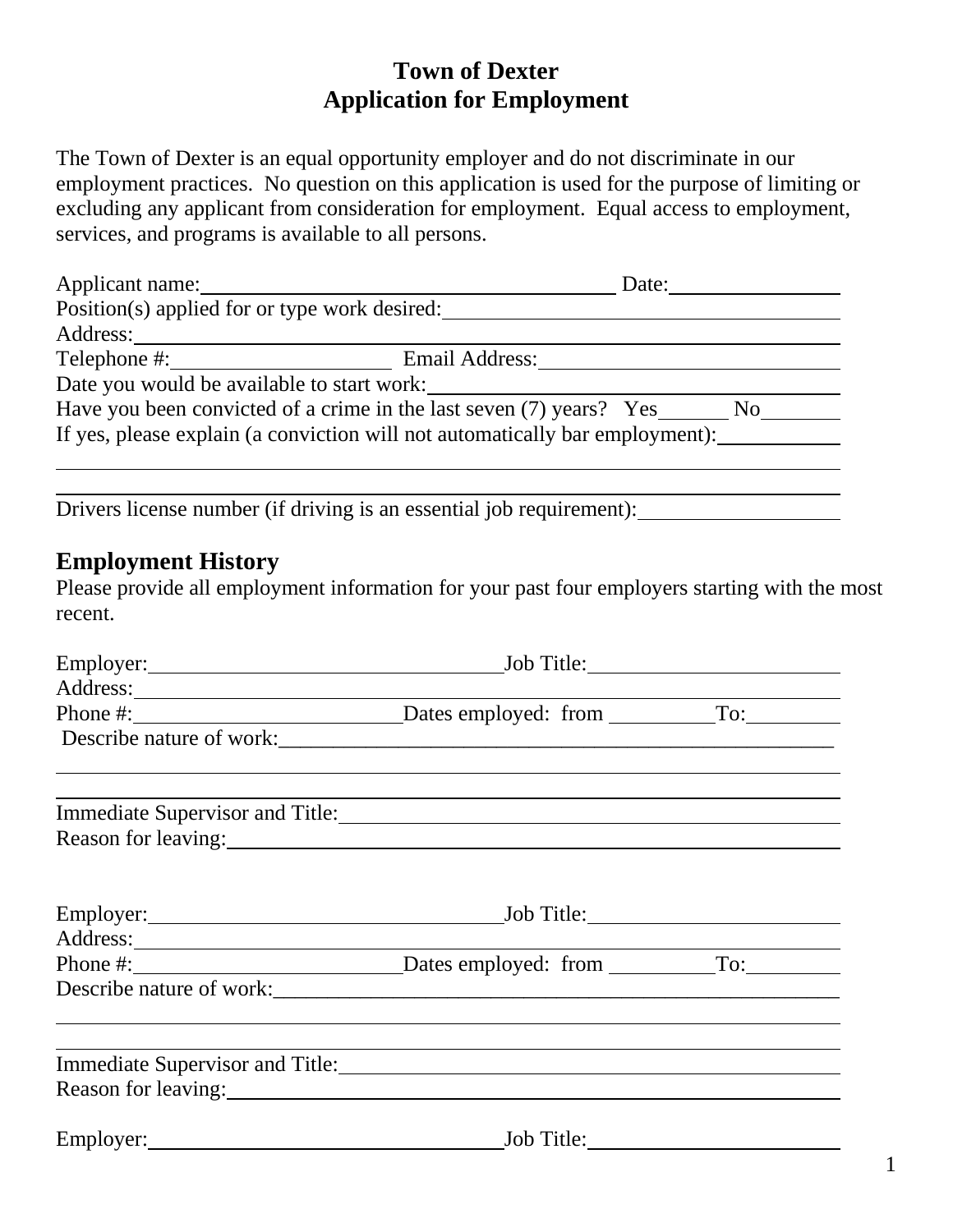| Phone $\#$ :                                    | Dates employed: from To: |  |
|-------------------------------------------------|--------------------------|--|
|                                                 |                          |  |
|                                                 |                          |  |
| Immediate Supervisor and Title: 1998 and Titles |                          |  |
| Reason for leaving:                             |                          |  |
|                                                 |                          |  |
|                                                 |                          |  |
|                                                 |                          |  |
| Phone #: Dates employed: from To:               |                          |  |
|                                                 |                          |  |
|                                                 |                          |  |
|                                                 |                          |  |
| Immediate Supervisor and Title:                 |                          |  |
| Reason for leaving:                             |                          |  |

#### **Other Skills and Qualifications**

Summarize any job-related training, skills, licenses, certificates, and/or other qualifications that may of interest in our evaluation of your application:

# **Educational History**

List school name and location, years completed, course of study, and any degrees earned: High School: College/University Degrees:

| Technical Training: |  |  |
|---------------------|--|--|
| Other:              |  |  |

#### **References**

List three (3) references names, telephone numbers, and years known (please do not include relatives): <u>contract the contract of the contract of the contract of the contract of the contract of the contract of the contract of the contract of the contract of the contract of the contract of the contract of the cont</u>